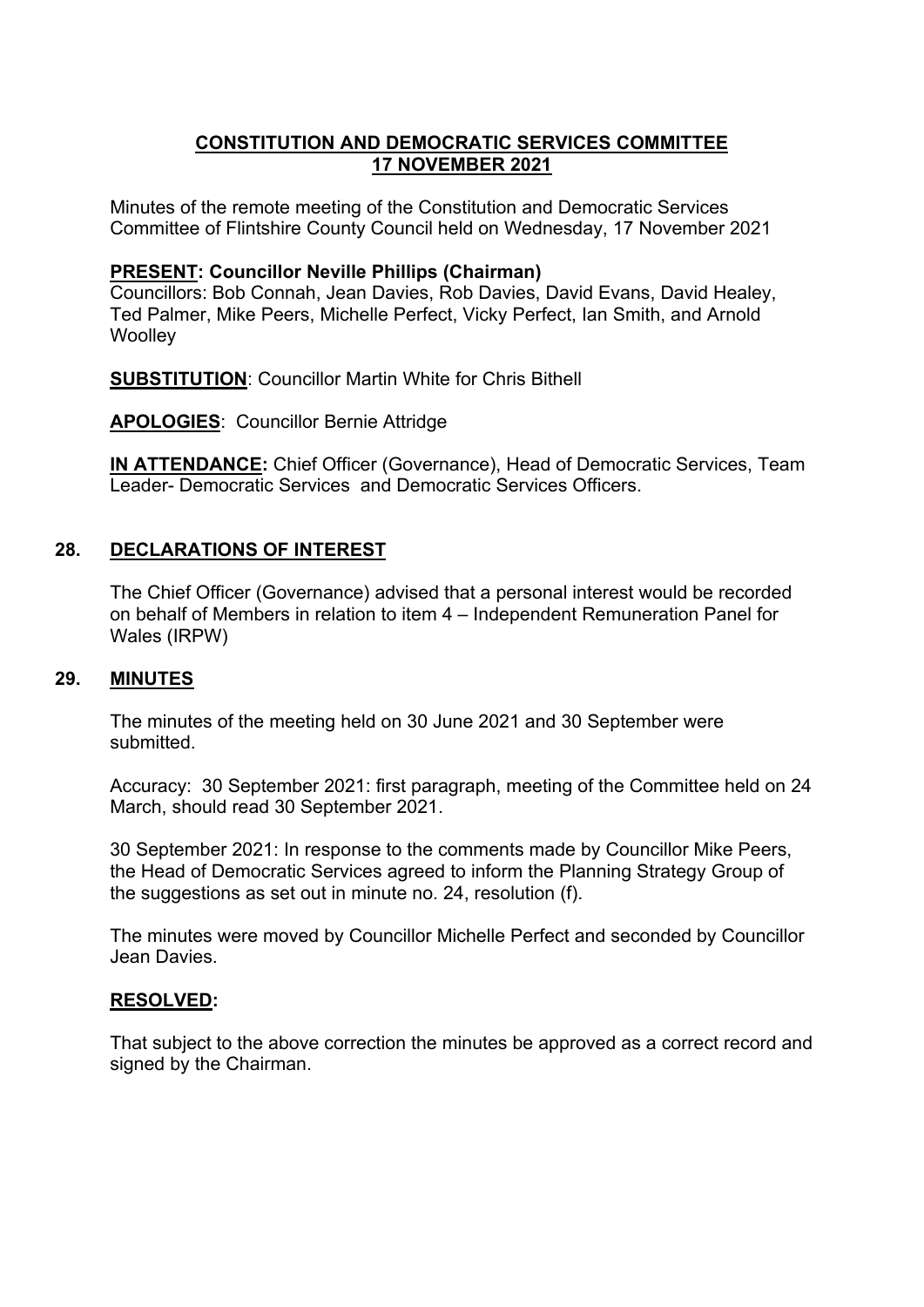# **30. INDEPENDENT REMUNERATION PANEL FOR WALES (IRPW)**

The Head of Democratic Services introduced a report on the Independent Remuneration Panel for Wales (IRPW) draft Annual Report for 2022. He provided background information and said the IRPW had sent the draft Annual Report to County Councils on 29 September, requesting comments to be made by 26 November 2021. The IRPW was required to take into account any representations it received on the draft before issuing the final version of the report in February 2022.

In presenting the draft report, the Head of Democratic Services advised that the IRPW proposed an increase in the basic salary in 2021/22 for elected members of principal Councils which shall be £16,800 with effect from 9 May 2022. Increases were also proposed for Cabinet Members, Council Leaders and their deputies. The Head of Democratic Services advised that the IRPW draft Annual Report had been considered by Group Leaders at a meeting held on 28 October, and their collective view was detailed in paragraph 1.18 of the report. Councillor Neville Phillips, Chair of the Democratic Services & Constitution Committee, and the Head of Democratic Services had shared preliminary observations and feedback from Group Leaders with representatives of the IRPW at a consultation meeting held on 2 November. The Head of Democratic Services sought the view of the Committee on the proposals made by the IRPW in the draft report for 2022 and onwards.

Councillor David Healey expressed a number of concerns and proposed that the Head of Democratic Services, on behalf of the Constitution and Democratic Services Committee, writes to the IRPW to endorse the collective view of the Group Leaders as set out in paragraph 1.18 of the report. This was seconded by Councillor Mike Peers. When put to the vote this was agreed by the Committee.

# **RESOLVED**:

- (a) That the Committee notes the Determinations made by the Independent Remuneration Panel for Wales in the draft Annual Report for 2022/23; and
- (b) That the Head of Democratic Services writes to the IRPW on behalf of the Committee to endorse the collective view of the Group Leaders as follows:
	- It is disappointing that the IRPW have allowed the situation to develop that such a large increase in Members' salaries was now necessary; and
	- We believe that the increase should not be in one tranche, but incrementally over the life of the next Council also ensuring that those increments take into account the levels of inflation prevailing at the time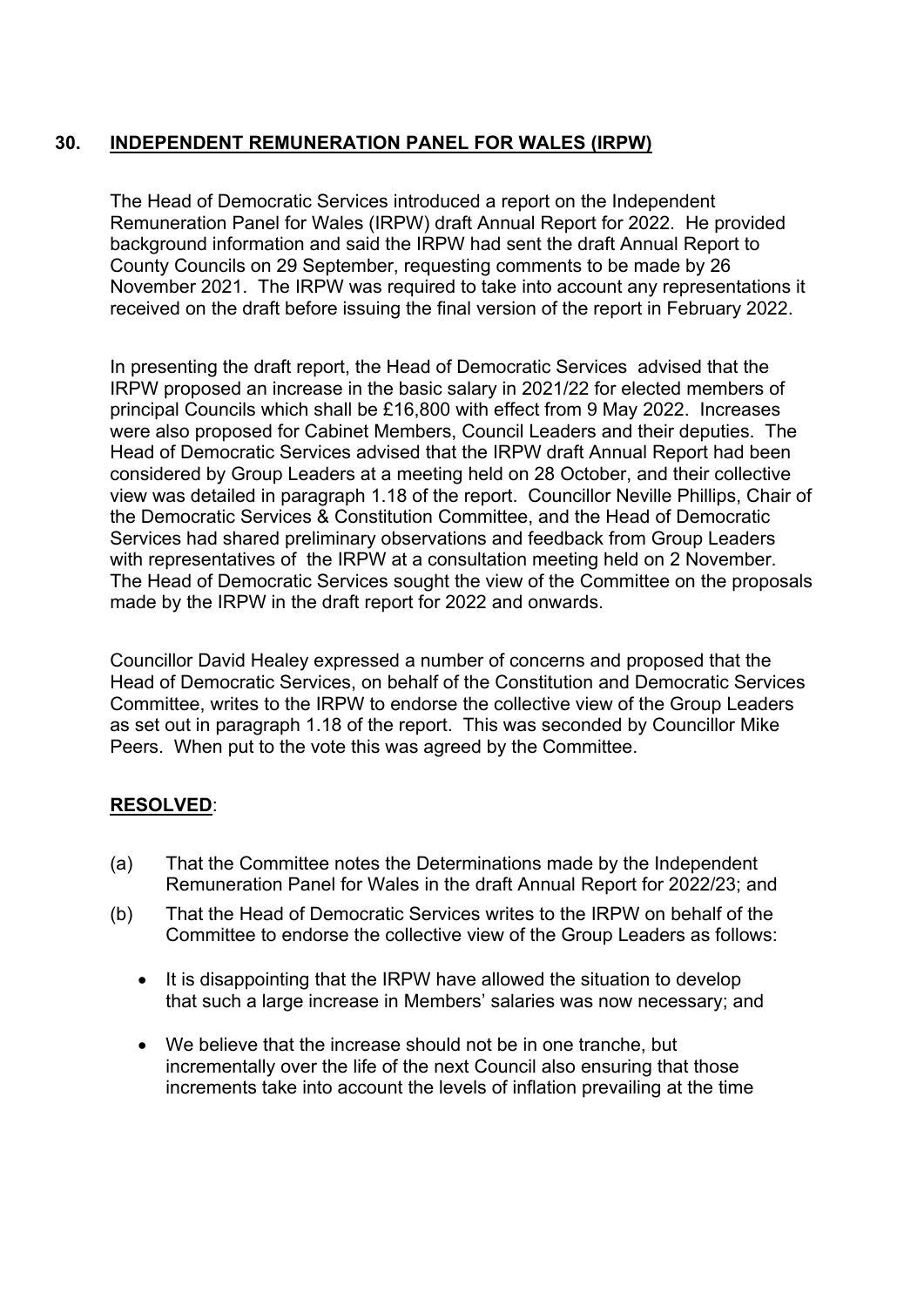# **31. OVERVIEW AND SCRUTINY ANNUAL REPORT 2020/21**

The Head of Democratic Services introduced a report on the Overview & Scrutiny Annual Report for 2020/21. He provided background information and explained the changes that had been made to the format of the draft Overview & Scrutiny Annual Report which was appended to the report for consideration and approval by the Committee.

Councillor Mike Peers referred to page 120 of the report and, on a point of accuracy, advised that Councillor Bob Connah had been a member of the Education, Youth and Culture Overview & Scrutiny Committee, from December 2020.

The Chief Officer (Governance) suggested that a reference to the valuable role undertaken by Group Leaders in terms of providing informal scrutiny of proposals be included in the draft Report. The Head of Democratic Services suggested that the acknowledgement be added to the foreword to the Report which was written by the Leader of the Council.

The recommendations in the report were moved by Councillor Ted Palmer and seconded by Councillor Arnold Woolley.

#### **RESOLVED**:

- (a) That the Committee's comments on the draft Overview and Scrutiny Annual Report for 2020/21 be noted; and
- (b) That the draft Overview & Scrutiny Annual Report for 2020/21 be approved for submission to Council.

## **32. MULTI-LOCATION MEETINGS AND FUTURE MEETINGS MODEL – PROGRESS REPORT**

The Head of Democratic Services introduced the report and provided background information and context. He advised that paragraphs 1.07 to 1.12 of the report set out a suggested interim multi-location meetings policy to be considered for adoption until such time as the new Council to be elected in May 2022 determined its own policy. He envisaged that this may not reasonably be until the autumn of 2022.

In response to the comments made by Councillor Mike Peers, Officers provided clarification around the reference to political balance as stated in paragraph 1.08 of the report. Officers commented on the awareness of public perception around political grouping, the location-neutral stance which had been adopted by other local authorities, and the Council's commitment to broaden diversity and democracy.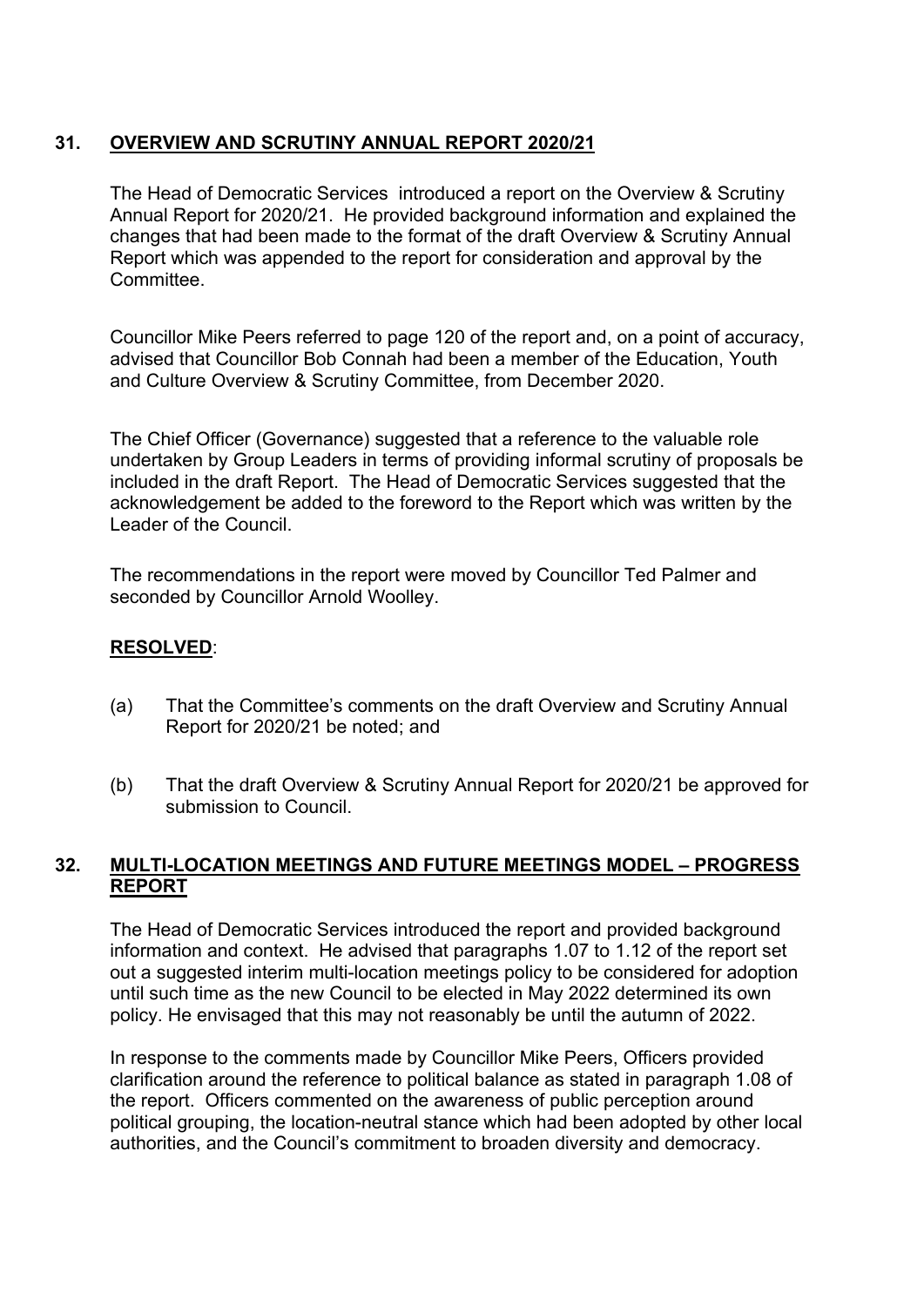In response to the further comments made by Councillor Ted Palmer regarding political balance in section 1.08 of the report, the Chief Officer explained that fair and equal access would be given to all Members who wished to be physically present at meetings of the Council held in the Council Chamber.

Councillor Arnold Woolley asked if the option of electronic voting could be provided at Council's Zoom meetings to ensure clarity. The Chief Officer spoke in support of the use of on-line voting at remote meetings. The Team Manager – Democratic Services explained that testing of the on-line voting system on Zoom had indicated that further work was required to adapt for use at Council meetings and agreed to take this forward.

The recommendation in the report was moved by Councillor Rob Davies and seconded by Councillor Mike Peers.

### **RESOLVED:**

That the interim Multi-meetings policy, as detailed in paragraphs 1.07 - 1.12 of the report be adopted until such time as the new Council determined its own Multi-location meetings policy.

# **33. DECLARATION AND DISPOSAL OF LAND SURPLUS TO REQUIREMENTS**

The Chief Officer (Governance) introduced a report to agree minor changes to the Constitution around how land would be declared surplus to requirements. He provided background information and explained that the process for declaring and disposing of land surplus to the Council's requirements was not currently documented and it was proposed that the process be included within the Constitution to improve transparency and clarity.

Councillor Mike Peers raised a number of questions around delegated authority, membership of the Capital Asset Programme Board, land and property surplus to requirements, and the reference to a delegated report in section 1.03 of the report. Councillor Peers spoke on the need to ensure that 'best value' was obtained for the sale of surplus land/property and proposed that reference to this be included in the Constitution. Councillor Arnold Woolley seconded the proposal.

The Chief Officer referred to section 1.04 in the report and advised that there was a separate documented process to authorise the sale of a particular piece of land which was based on the value of the land and he provided an overview of the disposal process. He confirmed that Members were already involved in the sale process. In response to a question from Councillor Peers the Chief Officer confirmed that an independent valuation was obtained on the proposed sale of land. In response to the comments made by Councillor Peers concerning 'best value', the Chief Officer advised that this was a statutory obligation on the Council which could not dispose of land less than fair market value except in certain circumstances. The